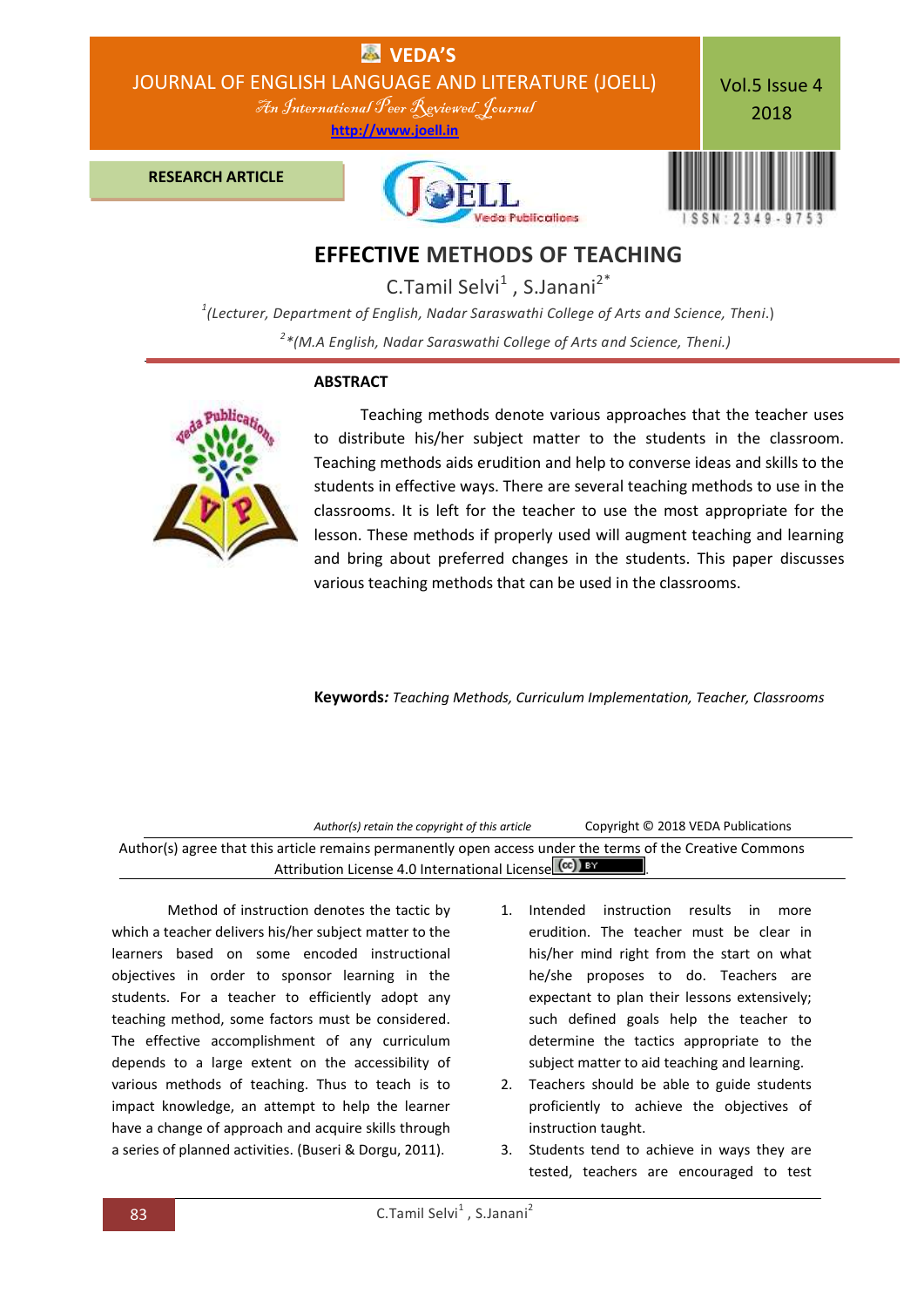**[http://www.joell.in](http://www.joell.in/)**

students in different ways to enhance their triumph rates in various domains.

4. Students learn from one another. Persuade students to work in groups while solving problems.

## **TEACHING METHODS**

- 1. Discussion method
- 2. Questioning method
- 3. Role Playing Method
- 4. Stimulation Method

### **DISCUSSION METHOD**

Discussion is usually at a higher cognitive level and it develops critical thinking. Student's partaking is necessary for a victorious classroom discussion. It is a student centered teaching technique but requires careful planning by the teacher to guide debate. Victorious discussions are guided by specific teaching goals. It involves a process of free guided argument and appearance of views and belief on a given topic, question or problem by the teacher. In the students attempt to solve the problem or answer the difficulty, students pair up in smaller groups for about 5 minutes or more, discuss the issue on ground and then they are brought back for a full group argument. Various students are able to participate and are uncovered to other student's ideas. In a small group, students can discuss a complex issue and when they are brought back to the larger groups, these students can converse their reactions, share ideas and build on each other's suggestion. This method encourages student's contribution, develops critical thinking, develops student's ability to commune, and problem solving skills. It allows all to participate.

#### **QUESTIONING METHOD**

Questioning method of teaching aids learners in connecting concepts, escalating awareness, cheering creative and inventive thought, making inferences etc. Questioning generally helps learners to explore deeper level of accepted wisdom, significant and considerate. Curious, though it is more of a procedure than a method of philosophy. It is used during various methods of teaching. Questioning aids in sensitizing the inquisitive mind of the learner.

There are five basic types of questions namely:

**Factual:** These require straight forward answers based on palpable facts or awareness. Respond are either right or wrong-yes or no.

**Convergent**: Answers to questions of this nature are usually within a finite range of adequate accuracy. They allow for only one right response; they are questions about concrete facts.

**Divergent:** These questions allow for many right responses. These questions give students the room to explore various boulevard, creates substitute answers. Correct answers here could be based on logical protrusion or imagination. Questions here deal with opinions, hypothesis & evaluation and they envisage different outcomes.

**Evaluative:** Evaluative questions are open-ended & more difficult to answer, because some criteria must be reputable for making any verdict. Basically, evaluative questions require students to make judgments on something.

**Combination:** These are questions that blend and can be combined as a question example.

### **SIMULATION METHOD**

Omieibi David (2001) conceptualizes simulations as an imitation of real life situations that requires participants to play a role that involves them in interaction with other people or with elements of the environment concerned. This method entails a real life bustle in a simple manner that communicates the idea to the learners. Example, If the "use of money" is the topic in class; the teacher gets two students to act as a broker and a patron scene, where the customer buys the items from the trader with the money, in this scene, the use of money is depicted in real life situation.

Simulation and games are used at all levels of tutoring and creates both inherent and extrinsic incentive in the learner. While simulation methods present the students reality of life in tangible and simple forms, they are pioneering and a welcome change in the learning experience as compared to the routine classroom learning. Simulation problem areas lie in the fact that it is time uncontrollable, very exclusive, especially `in an attempt to acquire a reasonable number for class use. It also requires great classroom management.